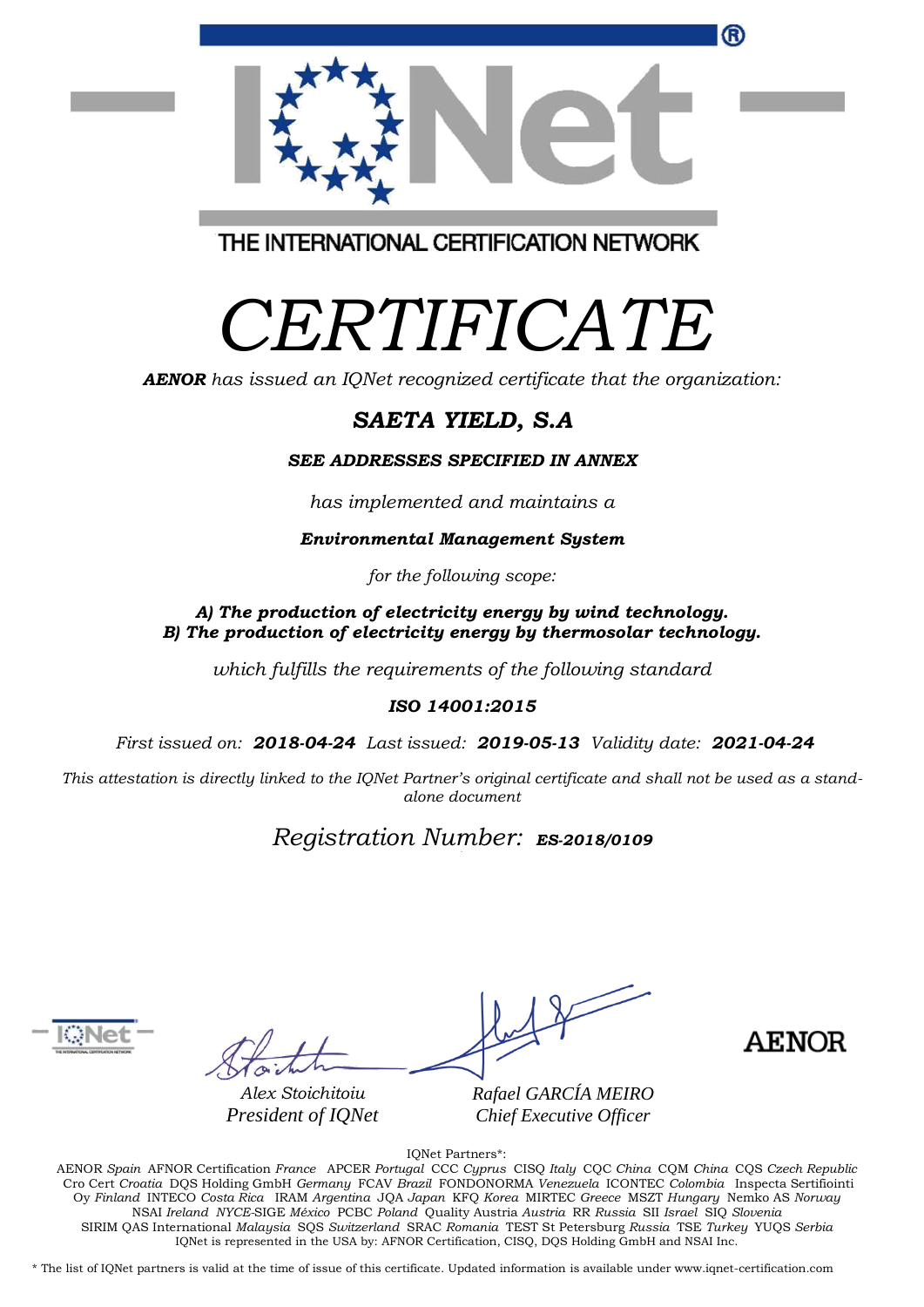| w                                                                         |
|---------------------------------------------------------------------------|
|                                                                           |
| THE INTERNATIONAL CERTIFICATION NETWORK                                   |
| Annex to IQNet Certificate Number ES-2018/0109<br><b>SAETA YIELD, S.A</b> |

**SAETA YIELD, S.A A) B) AV BURGOS 16 D. 28036 - MADRID**

**LA CALDERA ENERGIA BURGOS, S.L. A) PARQUE EÓLICO LA CALDERA. CRTA. BU-V-622. 09197 - QUINTANADUEÑAS, ARROYAL (BURGOS)**

**PARQUE EOLICO SIERRA LAS CARBAS, S.L. A) PARQUE EÓLICO SIERRA DE LAS CARBAS. ACCESO CRTA ZA-P-2433 KM 1,5 DESDE FERRERUELA DE TABARA. 49550 - FERRERUELA DE TABARA (ZAMORA)**

*President of IQNet*

**PARQUE EOLICO TESOSANTO, S.L. A) PARQUE EÓLICO TESOSANTO. ACCESO CRTA SA-CV-62 KM 23,4. 37110 - SANTIZ (SALAMANCA)**

**EOLICA DEL GUADIANA, S.L. A) PARQUE EÓLICO MONTEGORDO CTRA 499 – P.K. 10 + 900. 21400 - AYAMONTE (HUELVA)**

**PARQUE EOLICO VALCAIRE, S.L. A) PARQUE EÓLICO VALCAIRE CTRA A-4050 P.K. 10+100. 18640 - PADUL (GRANADA)**

*First issued on: 2018-04-24 Last issued: 2019-05-13 Validity date: 2021-04-24*

*This annex is only valid in connection with the above-mentioned certificate.*

*Alex Stoichitoiu*

*Rafael GARCÍA MEIRO Chief Executive Officer*

**AENOR** 

 $\sim$ 

IQNet Partners\*:

AENOR *Spain* AFNOR Certification *France* APCER *Portugal* CCC *Cyprus* CISQ *Italy* CQC *China* CQM *China* CQS *Czech Republic*  Cro Cert *Croatia* DQS Holding GmbH *Germany* FCAV *Brazil* FONDONORMA *Venezuela* ICONTEC *Colombia* Inspecta Sertifiointi Oy *Finland* INTECO *Costa Rica* IRAM *Argentina* JQA *Japan* KFQ *Korea* MIRTEC *Greece* MSZT *Hungary* Nemko AS *Norway*  NSAI *Ireland NYCE-*SIGE *México* PCBC *Poland* Quality Austria *Austria* RR *Russia* SII *Israel* SIQ *Slovenia*  SIRIM QAS International *Malaysia* SQS *Switzerland* SRAC *Romania* TEST St Petersburg *Russia* TSE *Turkey* YUQS *Serbia* IQNet is represented in the USA by: AFNOR Certification, CISQ, DQS Holding GmbH and NSAI Inc.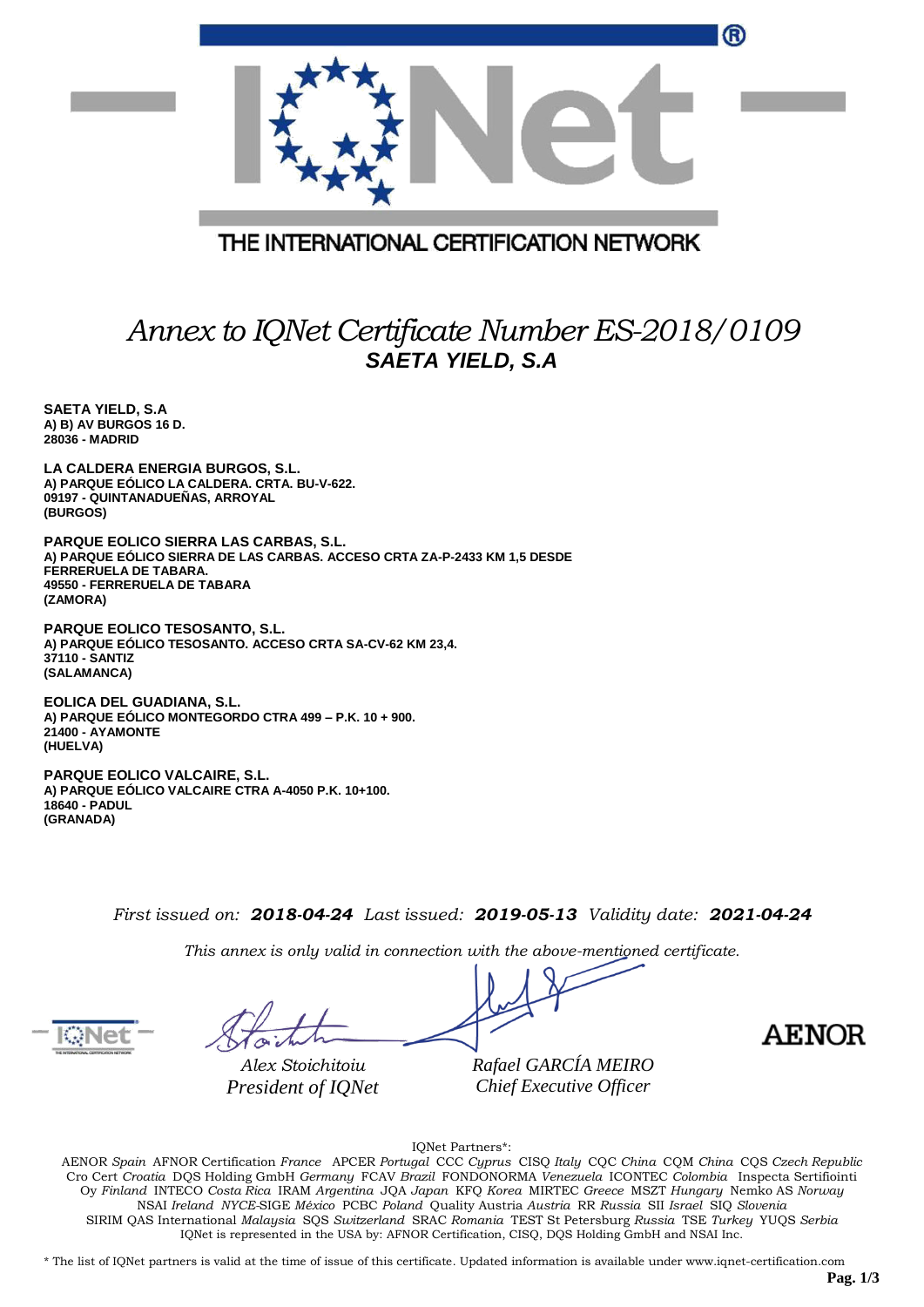|                                                                                                                                                                                | ®                                                                                                                                         |  |  |  |
|--------------------------------------------------------------------------------------------------------------------------------------------------------------------------------|-------------------------------------------------------------------------------------------------------------------------------------------|--|--|--|
| THE INTERNATIONAL CERTIFICATION NETWORK                                                                                                                                        |                                                                                                                                           |  |  |  |
| Annex to IQNet Certificate Number ES-2018/0109<br><b>SAETA YIELD, S.A</b>                                                                                                      |                                                                                                                                           |  |  |  |
| AL ANDALUS WIND POWER, S.L.<br>PARQUE EOLICO ABUELA SANTA ANA<br>CM-3209 (CARRETERA HIGUERUELA - POZO-LORENTE), KM 6<br>(ALBACETE)                                             | PARQUE EÓLICO EL COLMENAR<br><b>TERMINOS MUNICIPALES DE FIÑANA Y</b><br>ABRUCENA, ACCESO POR CTRA. AL-5404<br>04500 - FIÑANA<br>(ALMERIA) |  |  |  |
| PARQUE EÓLICO LA NOGUERA<br>TERMINO MUNICIPAL DE TURRILLAS, ACCESO DESDE CTRA AL-3103<br>04211 - TURRILLAS<br>(ALMERIA)                                                        | PARQUE EÓLICO LAS VEGAS<br>CTRA. A-389, KM 15,5<br>11178 - PATERNA DE RIVERA<br>(CADIZ)                                                   |  |  |  |
| <b>PARQUE EOLICO LOS ISLETES</b><br>CTRA. A-389, KM 15,5<br>11178 - PATERNA DE RIVERA<br>(CADIZ)                                                                               | <b>PARQUE EOLICO SERON I</b><br>CTRA. A-334 (BAZA - HUÉRCAL-OVERA), KM 24,3<br>04898 - EL HIJATE - ALCONTAR<br>(ALMERIA)                  |  |  |  |
| <b>PARQUE EOLICO SERÓN II</b><br>CTRA. A-334 (BAZA - HUERCAL-OVERA), KM 24,3<br>04898 - EL HIJATE - ALCONTAR<br>(ALMERIA)                                                      | PARQUE EÓLICO TÍJOLA<br>TERMINO MUNICIPAL DE JAÚCA ALTA, ACCESO<br><b>CAMINO RURAL DESDE A-334</b><br>04899 - JAÚCA ALTA<br>(ALMERIA)     |  |  |  |
| PARQUE EOLICO SANTA CATALINA, S.L.<br><b>PARQUE EOLICO MUELA DE SANTA CATALINA - CERRO NEGRO</b><br>ARAS DE LOS OLMOS y ALPUENTE<br>ARAS DE LOS OLMOS Y ALPUENTE<br>(VALENCIA) | <b>PARQUE EÓLICO VIUDO I</b><br>CV-350, KM 1<br>46178 - LA YESA<br>(VALENCIA)                                                             |  |  |  |
| A) PARQUE EÓLICO VIUDO II<br>CV-350, KM 1<br>46178 - LA YESA<br>(VALENCIA)                                                                                                     |                                                                                                                                           |  |  |  |
| First issued on: 2018-04-24 Last issued: 2019-05-13 Validity date: 2021-04-24                                                                                                  |                                                                                                                                           |  |  |  |
| This annex is only valid in connection with the above-mentioned certificate.<br>Rafael GARCÍA MEIRO<br>Alex Stoichitoiu<br>Chief Executive Officer<br>President of IQNet       | <b>AENOR</b>                                                                                                                              |  |  |  |

IQNet Partners\*:

AENOR *Spain* AFNOR Certification *France* APCER *Portugal* CCC *Cyprus* CISQ *Italy* CQC *China* CQM *China* CQS *Czech Republic*  Cro Cert *Croatia* DQS Holding GmbH *Germany* FCAV *Brazil* FONDONORMA *Venezuela* ICONTEC *Colombia* Inspecta Sertifiointi Oy *Finland* INTECO *Costa Rica* IRAM *Argentina* JQA *Japan* KFQ *Korea* MIRTEC *Greece* MSZT *Hungary* Nemko AS *Norway*  NSAI *Ireland NYCE-*SIGE *México* PCBC *Poland* Quality Austria *Austria* RR *Russia* SII *Israel* SIQ *Slovenia*  SIRIM QAS International *Malaysia* SQS *Switzerland* SRAC *Romania* TEST St Petersburg *Russia* TSE *Turkey* YUQS *Serbia* IQNet is represented in the USA by: AFNOR Certification, CISQ, DQS Holding GmbH and NSAI Inc.